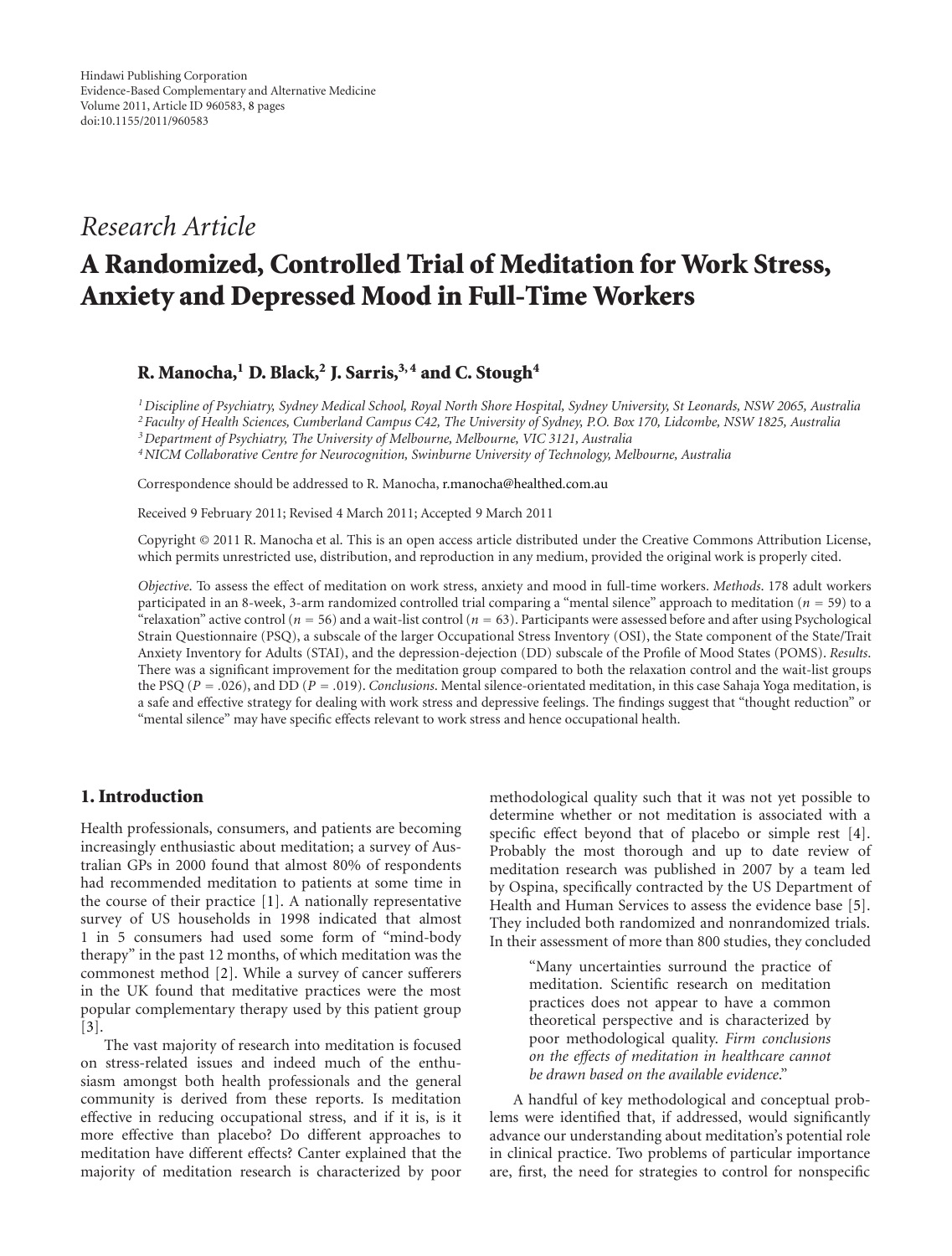

Figure 1: Consort diagram for work stress study.

effects associated with any meditation-like intervention and, second, greater clarity in defining meditation.

Stress is currently understood in terms of an individual's sense of control over the events and symptoms in one's life [6]. When individuals believe that they can control negative events, they cope better and experience less stress. It is commonly defined as "a particular relationship between the person and environment that is appraised by the person as taxing or exceeding his or her resources and endangering his other wellbeing" [7]. Stress is associated with physiological hyperarousal, negative cognitions, and negative mood and has been associated with a wide variety of physical and mental health problems. The relationship between psychosocial stress and cardiovascular disease, for example, is becoming increasingly significant to clinicians [8, 9]. A 2006 insurance survey reported that seven million Britons experiencing stress related symptoms sufficient to compel them to seek medical attention [10]. Studies estimate that 50–70% of general practice consultations feature stressrelated issues [11]. The Bristol Stress and Health Study assessed 17,000 workers and found that approximately 20% of respondents experienced very high or extremely high levels of stress at work and that this stress was associated with negative effects on physiology, mental performance, and risk of work place accidents [12].

Individually orientated interventions for stress such as meditation are simple yet potentially effective health promotional strategies [13]. As a result, they are becoming increasingly popular within organizations [14]; however, these interventions have to date not been rigorously evaluated. In fact, only a small number of RCTs of meditation

for work stress have been reported in the literature [15– 22] and none so far provide convincing evidence for a specific effect. Meditation is commonly thought to reduce stress by a combination of two pathways. First, by reducing somatic-arousal (physiological effects) [23] thereby reducing reactivity of the individual to environmental stressors, and second, by altering the individual's cognitive appraisal of and perceived self-efficacy with regard to stressors [24]. The cognitive-behavioral effects are thought to result from the meditator's increased awareness of how thoughts and emotions arise in response to various environmental events, thereby allowing the meditator to achieve more veridical perception, reduced negative affect, and improved vitality and coping [25].

The RCT reported here was thus designed to address two interconnected questions: first, and primarily, whether or not meditation is a useful strategy for dealing with workrelated stress, anxiety, and depression (a common problem encountered in primary health and a major public health concern); second, whether or not, the use of appropriate controls, randomization, blinding, and a "mental silence-" rather than "relaxation-" orientated approach to meditation can help answer the question about whether or not meditation might have a specific and clinically useful effects.

#### 2. Methods and Materials

*2.1. Overview.* We designed an 8-week, 3-arm, parallel randomized controlled trial which compared a "mental silence" orientated style of meditation called sahaja yoga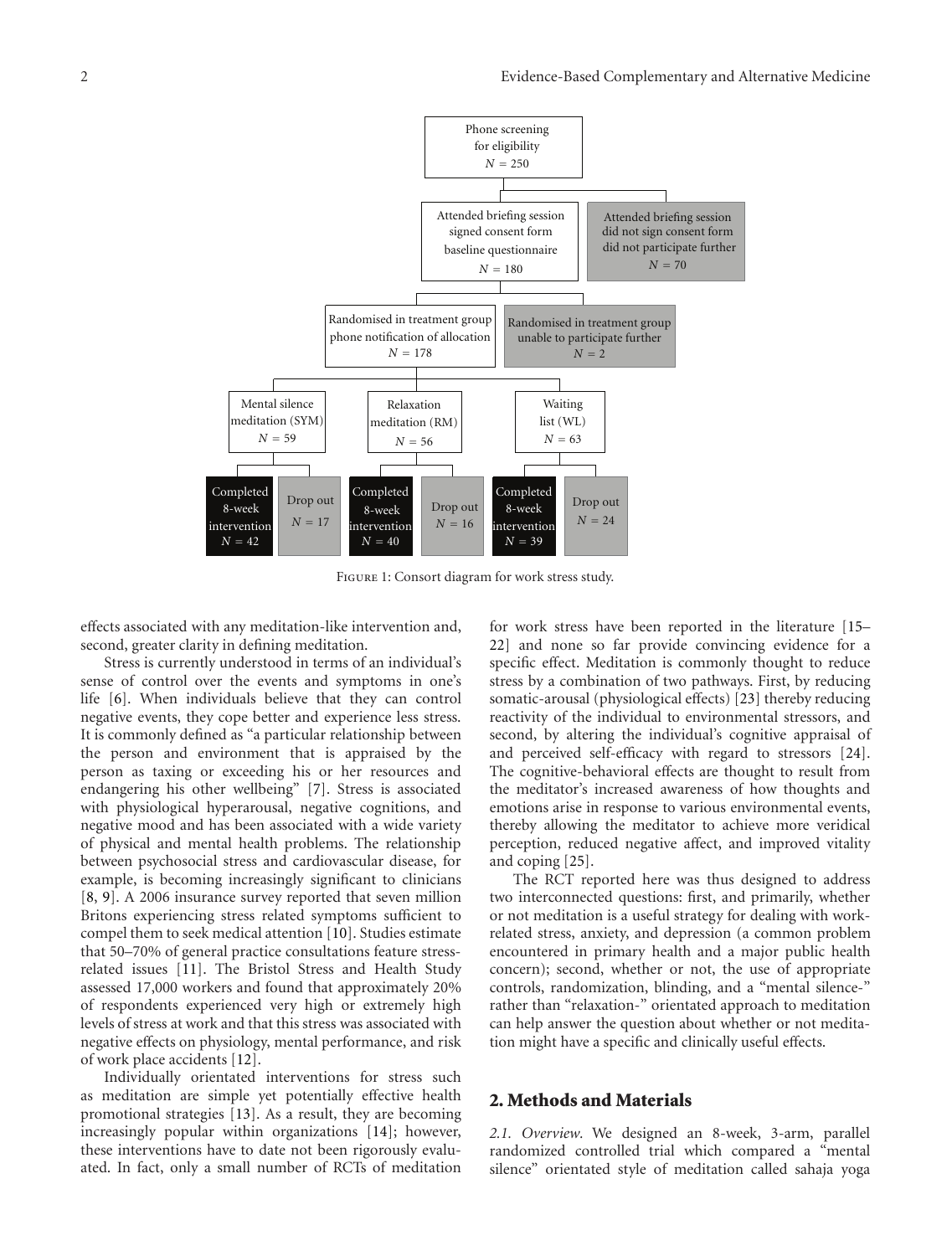to a "relaxation-oriented" meditative control and a waiting list (no treatment) control. The trial was conducted from 2002 to 2003 in the CBD of Sydney, Australia. The study was approved by the South Eastern Area Health Service Ethics Committee (NSW dept of health) and registered (Trial Registration Current Controlled Trials number ISRCTN46301450).

*2.2. Participants.* Eligibility criteria were full-time employment (more than 30 hours per week), willing to commit to the instructional program and twice daily practice at home, nonsmokers, imbibing less than 2 units of alcohol daily, free of serious psychological/psychiatric/medical morbidity, not using other stress management strategies (including other meditation techniques, methods of relaxation, or participation in any other organized stress management programs in the past 12 weeks), have experienced no recent major life events (such as bereavement/major illness in immediate family, moving house, recent divorce or relationship breakdown), not using recreational drugs, willing to fill out a questionnaire battery before and after the program. Participants were recruited by advertising in local newspapers and other popular media.

*2.3. Interventions.* For both active intervention groups, the intervention period was 8 weeks, involving 1-hour evening sessions twice weekly. Participants were required to practice twice daily at home for 10–20 minutes each time. Compliance with this regime was reinforced at each instructional session. Instructors for both active groups were health professionals who were also experienced and qualified meditation instructors.

The mental silence meditation (MSM) group was taught to elicit a state of mental silence or "thoughtless awareness". The technique is based on Sahaja yoga, a noncommercial, "classical" understanding of meditation. The main technique employs a simple series of silent affirmations based on a traditional understanding of yogic psychophysiology [26]. Subjects were encouraged to meditate while sitting quietly in a chair or in a comfortable position that facilitated their meditation experience. The mental silence experience is attainable in several different ways, all of which converge on the central principle that when the attention is focused on the experience of the absolute present moment, rather than events of the past or future (even the most recent past or imminent future), thinking activity ceases despite remaining fully alert and in control of one faculties. At first, this cessation of mental activity is short lived but with practice it can be drawn out into a continuous, enjoyable, experience which meditators consistently describe as peaceful and stressfree [27]. The meditation techniques taught to participants were simple strategies aimed at facilitating this experience. Affirmations, breathing techniques, and attention focusing exercises were taught in a graded fashion with the emphasis placed on achieving and maintaining a sustainable state of "mental silence" (Sanskrit "nirvichara samadhi" or "*thoughtless awareness*"). Each week informal feedback was

sought by instructors regarding each participants' progress with regard to this experiential dimension.

The nonmental silence, relaxation control group (RC) was a generic meditative technique based on the "relaxation response" [28]. It was developed by a professional meditation instructor specifically for the study. Subjects were instructed to sit comfortably, breathing regularly and commence their meditation by reflecting on the day's events. The instructor sought feedback each week from participants in order to ensure that the meditative style was adhered to. This intervention was thus designed to control for nonspecific effects associated with reduction in physiological arousal (i.e., "rest") as well as other nonspecific factors such as therapeutic contact, credibility, and expectancy associated with any behavioral intervention.

The no-treatment (NT) group was comprised of subjects who were told that they were on a waiting list to be admitted into one of the meditation groups at a later date. They were not told that they were a control group. The waiting NT group was included to control for practice effect associated with the psychometric questionnaires, regression to the mean and other nonspecific effects [29].

*2.4. Randomization and Blinding.* A research assistant located separately from the main investigators randomly allocated each subject from each round of recruitment to one of the three groups using a blindfolded lottery allocation system. The subject was notified of their allocation by the assistant, and this was not disclosed to the investigators. Participants and instructors were blinded to the complete hypothesis of the trial, were not informed about what methods were being used in the comparison groups, and were instructed not to disclose information about the methods used in their classes to other trial participants or the investigators. The investigators, data entry personnel, scorers, and statistician were also blinded to group allocation. The two meditation interventions were structured identically such that nonspecific factors such as credibility, expectation, and demand characteristics were matched as closely as possible. Classes for both intervention groups were conducted at the same institutional location, in similar rooms, at the same time of day, with similar support materials; instructional sessions were of equal duration with equivalent periods between interventions.

*2.5. Measures.* Baseline assessments were done prior to randomization and at completion upon week eight. All consenting potential participants were invited to an evening information session where the basic principles of the study were outlined, including inclusion and exclusion criteria. Those participants who decided that they were able to satisfy these criteria were invited to remain and fill out the baseline questionnaire battery. Any questions or difficulties with the questionnaire were directly addressed by researchers who were also on site at the time of the briefing/baseline questionnaire session. Within one, week participants were allocated to their treatment group and the instructional program commenced. Recruitment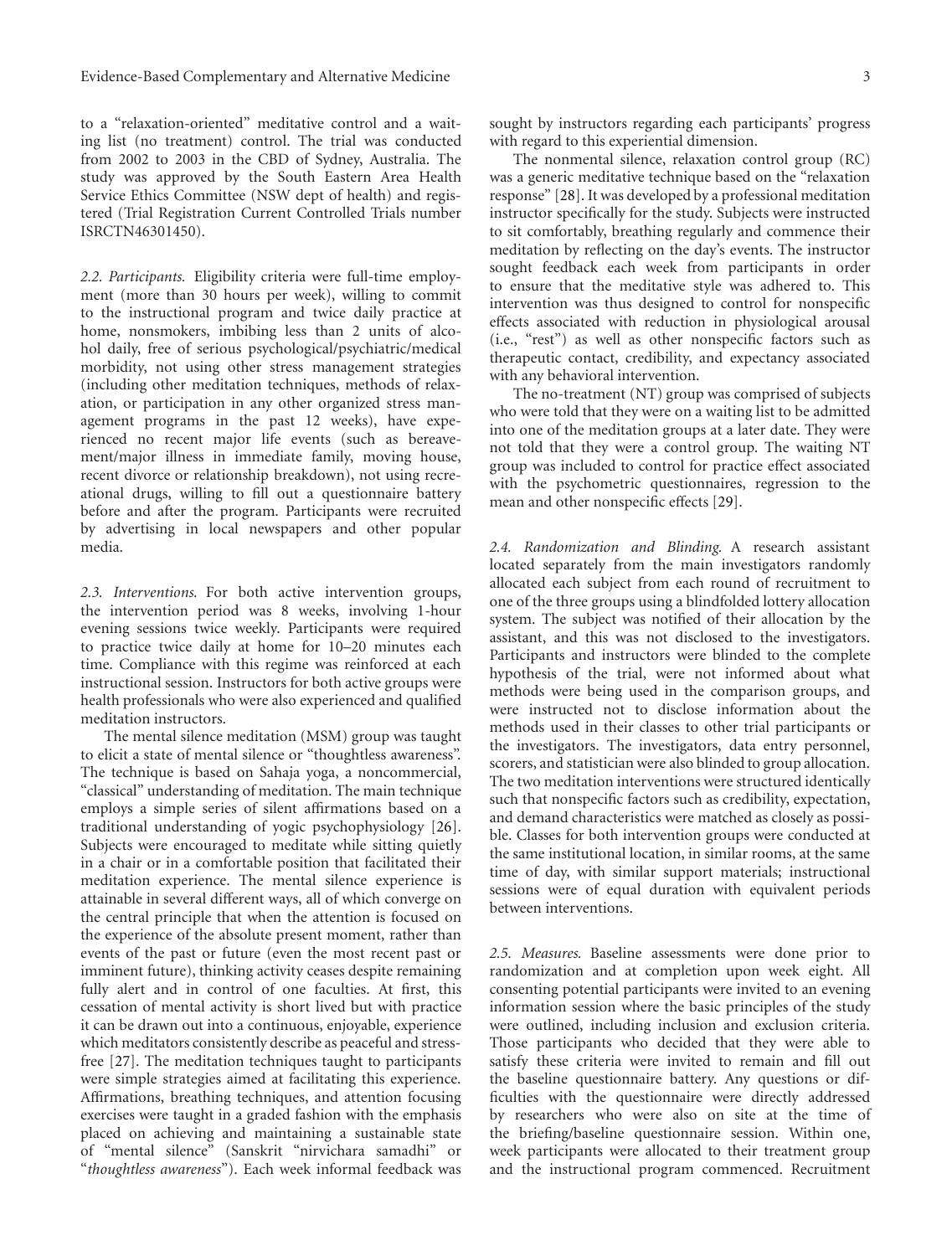was done in batches in such a way that the information/baseline questionnaire sessions were not conducted until a minimum number of volunteers had accumulated, usually at least 30 per batch. Postintervention assessments were similarly conducted between 5 and 7 days after the final instructional session, specifically in order to avoid biasing that may arise from acute effects of the intervention.

Consenting participants were assessed on several valid measures of stress, anxiety, and mood involving: the Psychological Strain Questionnaire (PSQ), an accepted measure of work stress and part of the larger Occupational Stress Inventory (OSI) [30]. The PSQ focuses specifically on the subjective "work stress" experience, whereas the larger parent questionnaire assesses environmental stimuli and coping mechanisms as well; the State component of the State/Trait Anxiety Inventory for Adults (STAI) [31]. The state subscale of the STAI has been widely used for the assessment of general anxiety but does not restrict itself to anxiety at work. We elected not to use the trait subscale as this was a short-term treatment programme, and we did not anticipate to observe changes in this dimension; and the depressiondejection subscale of the Profile of Mood States (POMS) to assess depressive symptoms [32]. The POMS does not restrict itself to work stress but addresses general emotional states. The GHQ28 was used to assess the mental health profile of our sample before treatment. The SERCIS study used this instrument to assess the mental health profile of an Australian sample representative of the general population [33]. The GHQ, in its various forms, has been demonstrated to be a reliable estimator of nonspecific psychological distress and demoralization [34].

*2.6. Data Analysis.* Data was analyzed with the intention of treating basis. Data for participants lost to followup was estimated using the last observation carried forward (LOCF) method. SPSS Version 14.0 was used for analyses. Differences in pre- and postscores were calculated for the primary outcome measures. If the differences were normally distributed, a one-way ANOVA was used to compare the mean differences. For skewed data, a median test of significance was used to compare frequencies of values above and below the median in the three groups. A meaningful change in any of the chosen measures was classified as more than 30% improvement (a relatively high threshold) as a positive "improved" clinical response. Those whose score declined by 15% or more were classified as "declined". Multiple logistic regression was used for improved/declined in the outcome measures. Demographic data were included in the logistic regression model if they were associated with an improvement with *P<.*25. Work-related variables including classification of occupation were included in a covariate analysis of work stress variables.

#### 3. Results

*3.1. Sample.* In total, 250 people fulfilled phone screening criteria and attended an information session about the trial (see Figure 1). Of these, 180 decided to participate and were randomized to one of three groups. Two people withdrew shortly after randomization, prior to the first class. The dropout rate at completion of the study was 32% with no significant differences between the groups ( $\chi^2$  = 1.65,  $P = .44$ ). The groups had similar characteristics at baseline (see Table 1). Average compliance rate was the same in both intervention groups (81% attending maximum possible classes). Dropouts tended to occur earlier in the MSM group (after 37% of classes were attended) compared to the RC group (after 50% of classes attended) strongly suggesting that credibility and expectancy was very similar in the two active intervention groups. The GHQ 28 baseline assessment indicated that the participants as a whole were experiencing considerably more mental distress than the general population. Using the scoring system recommended by its developers, it is generally agreed that a GHQ score of 5 or more indicates high risk of mental health morbidity. The mean score of the reference population from the SERCIS survey was 2.45 (95% CI: 2.3–2.61) [35]. The mean baseline score of our sample was 7.5. While the SERCIS survey found that 19.5% of the general population had a score indicating mental health morbidity, our sample had 47% of participants in the same category.

*3.2. Outcomes on Stress, Anxiety, and Mood.* After adjusting the data for the primary outcomes on the basis of intention to treat (LOCF), there was a statistically significant improvement for the MSM group (see Table 2) compared to both the RC and no treatment groups in the median differences for occupational stress symptoms ( $P = .026$ ) on the PSQ, and depressive symptoms  $(P = .019)$  on the DD subscale of the POMS. While an improvement in median difference on STATE anxiety for the MSM group was noted, it was not statistically significant ( $P = .209$ ) within the intention to treat analysis (Figure 2).

The percentage changes in scores for the three primary outcomes were categorized into "1" for improvements of 30% or more and "0" for changes less than 30%. There was a statistically significant improvement in occupational stress symptoms (*P<.*05; PSQ) and depressive symptoms (*P < .*001; POMS DD subscale). In the multiple logistic regression analysis for occupational stress symptoms, the occupation variable was included as a covariate. Comparing the notreatment group with the MSM group showed a significant improvement in favor of the active intervention ( $P = .034$ , OR *=* 2*.*64, 95% CI: 1.22–5.68). There was no significant improvement in the RC group compared to the NT group (*P = .*546, OR *=* 1*.*266, 95 CI: 0.589–2.724). There was no association between improvement in PSQ and occupation (*P = .*999, OR *=* 1*.*00 95% CI: 0.491–2.033) (Table 3).

In the multiple logistic regression analysis for depressive symptoms (data not shown), sex was included as a covariate. Comparing the NT group with the MSM group showed a significant improvement in favor of treatment ( $P < .001$ , OR *=* 5*.*27, 95% CI 2.38–11.69). There was also a significant improvement in the RC meditation group compared to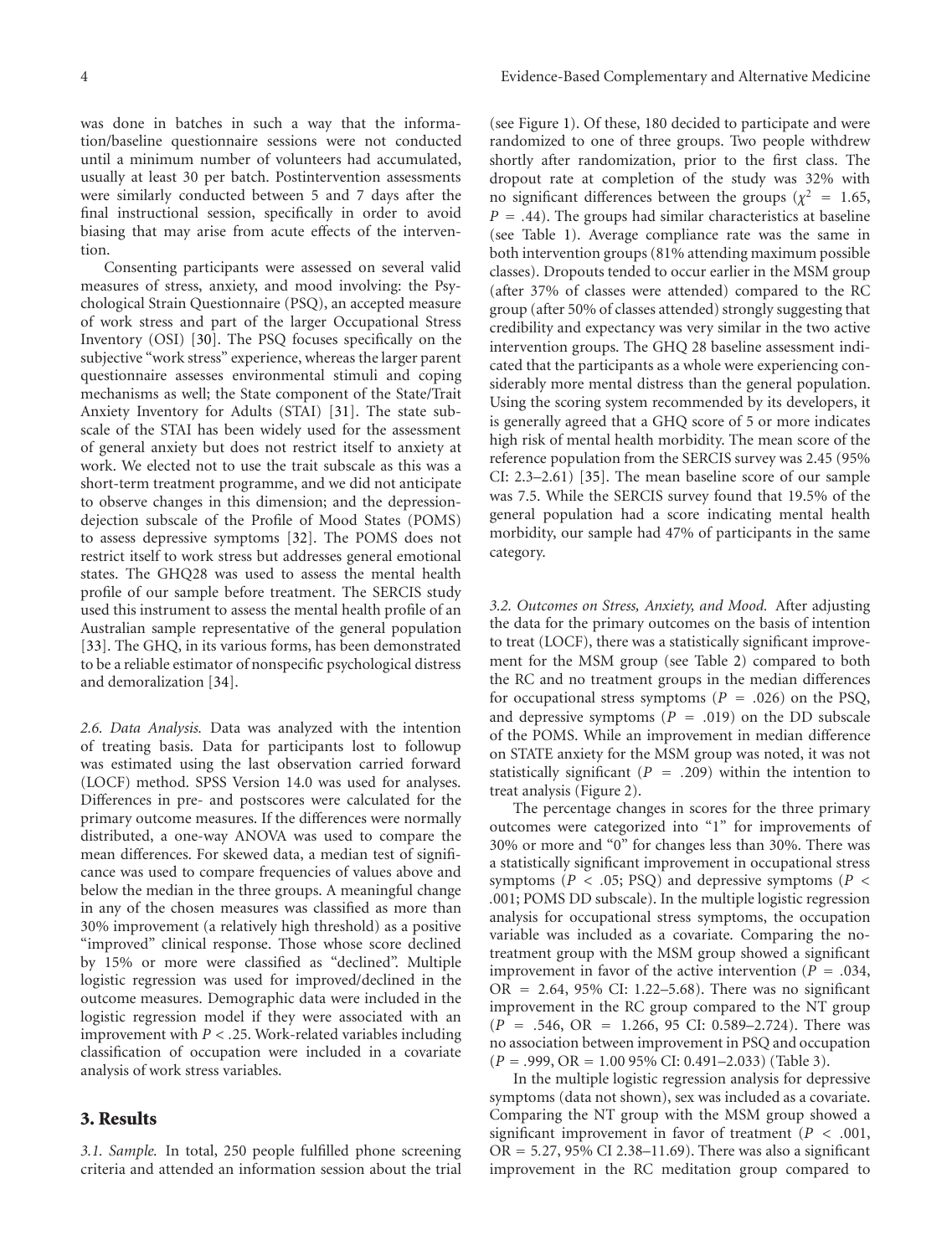TABLE 1: Comparison of demographic data and primary outcome measures at baseline.

| Demographic               | Mental silence        | Relaxation            | No treatment         | P value           |
|---------------------------|-----------------------|-----------------------|----------------------|-------------------|
| Mean age (95% CI)         | $42.5(39.8-45.2)$     | $41.4(38.9 - 44.0)$   | $42.3(39.4 - 45.2)$  | .835 <sup>a</sup> |
| % White collar worker     | 76%                   | 80%                   | 64%                  | .123 <sup>b</sup> |
| $% >$ secondary education | 46%                   | 57%                   | 45%                  | .501 <sup>b</sup> |
| PSQ (95% CI)              | $100.5(94.6 - 106.3)$ | $100.4(94.6 - 106.3)$ | $99.9(92.8 - 106.9)$ | .988 <sup>a</sup> |
| <b>STATE (95% CI)</b>     | $41.0(38.0 - 44.0)$   | $41.3(38.5 - 44.1)$   | $40.3(37.8-42.9)$    | .869a             |
| $DD(95\% CI)$             | $14.4(11.2-17.6)$     | $14.0(12.0-17.7)$     | $12.3(9.8-14.8)$     | .384 <sup>a</sup> |

a<br>
one-way ANOVA; <sup>b</sup>χ<sup>2</sup> test; PSQ: Psychological Strain Inventory; STATE: State/Trait Anxiety Inventory for Adults; DD: Depression Dejection (Subscale of POMS).

Table 2: Baseline and week-8 median differences on primary outcome measures.

| Outcome<br>measure                | Mental<br>silence | Relaxation | No<br>treatment | P value           |
|-----------------------------------|-------------------|------------|-----------------|-------------------|
| Median difference<br><b>PSO</b>   | 37.0              | 22.3       | 17.5            | $.026^{a*}$       |
| Median difference<br><b>STATE</b> | $-15.0$           | $-8.5$     | $-9.0$          | .209 <sup>a</sup> |
| Median difference<br>DD           | $-3.0$            | 0.0        | 0.0             | $.019a*$          |

<sup>a</sup> one-way ANOVA; \*Significant *P < .*05; PSQ: Psychological Strain Inventory; STATE: State/Trait Anxiety Inventory for Adults; DD: Depression Dejection (Subscale of POMS).

Table 3: Responders at completion at week 8 on primary outcomes *<sup>=</sup>/* .

| Outcome<br>measure               | Mental<br>silence | Relxation | No<br>treatment | P value                 |
|----------------------------------|-------------------|-----------|-----------------|-------------------------|
| % improving<br>$30\% + in PSO$   | 42.4%             | 27.1%     | 30.6%           | $.045^{a*}$             |
| % improving<br>$30\% + in STATE$ | 52.5%             | 46.4%     | 44.4%           | .651 <sup>a</sup>       |
| % improving<br>$30\% + in DD$    | 59.3%             | 41.1%     | 22.2%           | $< .001$ <sup>a**</sup> |

a one-way ANOVA, <sup>∗</sup>Significant *P<.*05, ∗∗Highly significant *P<.*01, *<sup>=</sup>/* A percentage improvement of *>*/=30% was classified as a positive response; PSQ: Psychological Strain Inventory; STATE: State/Trait Anxiety Inventory for Adults; DD: Depression Dejection (Subscale of POMS).

the NT group (*P = .*029, OR *=* 2*.*441, 95 CI 1.10– 5.43). There was no association between improvement in depressive symptoms and sex ( $P = .373$ , OR = .701 95%) CI: 0.320–1.534).

#### 4. Discussion

This study has a number of strengths that assert progress in the field of meditation research. First, the use of a large sample, and rigorous methodology, particularly the efforts taken to exclude the effects of nonspecific factors is a notable methodological strength. This is one of the largest RCTs to make an earnest attempt to control for nonspecific effects and one of the only independent RCTs to compare two different conceptual understandings of meditation. Second,



Figure 2: Responder rates for work-related stress, anxiety, and Depression∗. A percentage improvement of *>*/=30% was classified as a positive response at week 8.

in this study there was no evidence of adverse effects associated with either intervention since both intervention groups generated significantly fewer negative responders than the untreated group. This is an important though often neglected consideration. Third, this study provides evidence to suggest that a "mental silence" definition of meditation is more likely to be associated with specific benefit. The implications of this third point are particularly fascinating, and we discuss some of them below.

A differential effect across the two intervention groups compared to nontreatment was found in this study. Our findings indicate that the mental silence-orientated approach is specifically effective in reducing work-related stress and depressive feelings. This is the first RCT of this approach to meditation for occupational stress to clearly demonstrate a specific effect in comparison to credible controls (waitlist nontreatment and relaxation). Similar findings were observed in an RCT comparing the same approach to meditation to a standardized stress management intervention for sufferers of moderate to severe asthma (on prestabilized treatment but who remained symptomatic). It demonstrated significantly greater improvements in a number of important subjective and objective outcome measures associated with meditation [36].

A field study in which 293 medical practitioners were taught a meditation skill based on Sahaja yoga for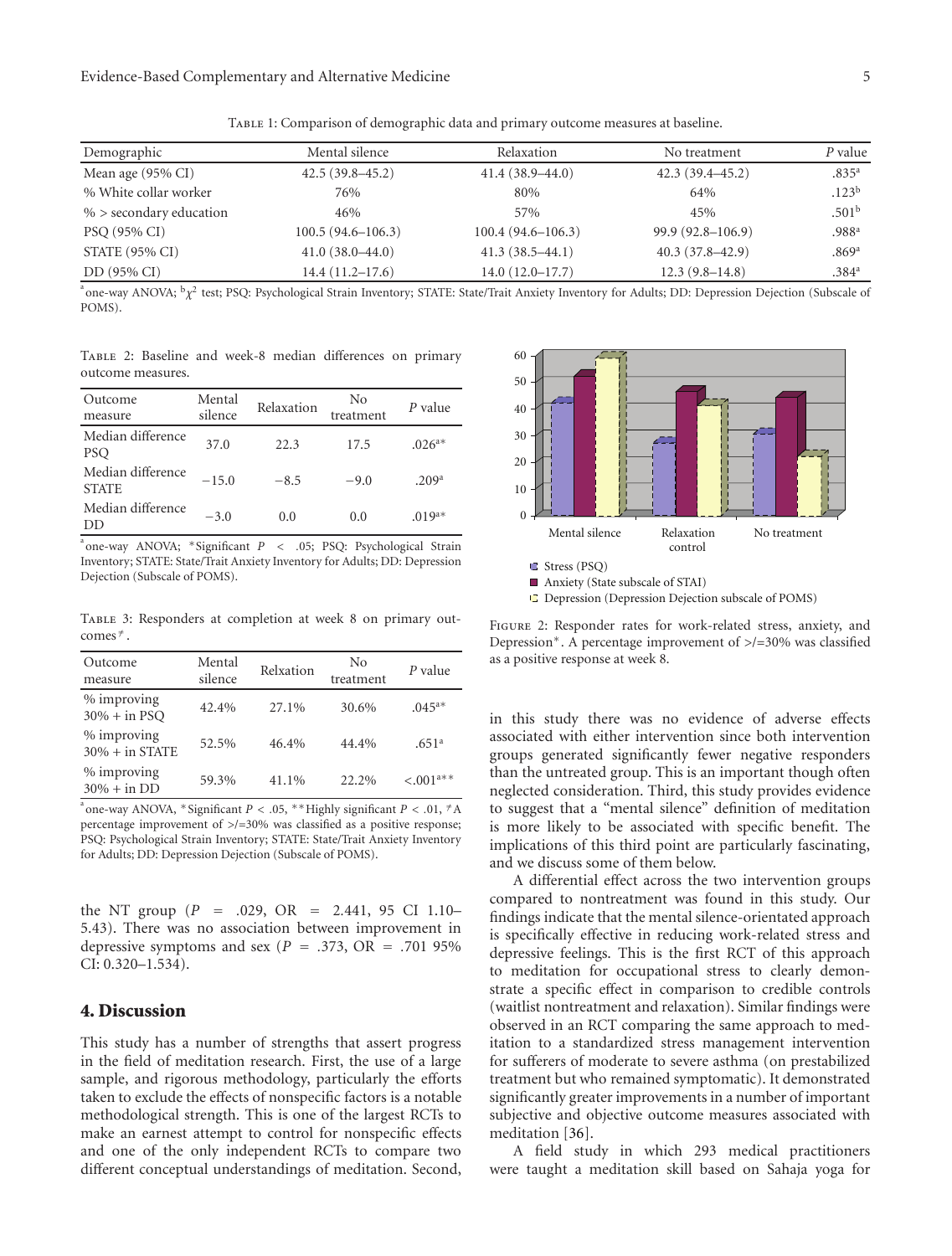the enhancement of psychological well-being made a number of important observations with regard to the relationship between mental silence and the study outcomes [27]. The relationship between participants' self-reported experience of "mental activity/silence" and their self-reported experience of "calm/peaceful" and "tension/anxiety/stress" was strong and highly significant, such that the more that participants' mental activity moved toward the silent state, the more calm/peaceful ( $r = 0.78$ ,  $P < .001$ ) and the less tense/anxious/stressed they felt ( $r = 0.70, P < .001$ ). In the diary card data, a significant relationship between self-rated mental silence and K10 score such that a higher self-rated score of mental silence was associated with a lower level of psychological distress (i.e., a lower K10 score). Among those GPs who regarded the intervention as highly effective, there was a significant positive relationship between the change in mental silence rating and change in K10 score. Taken together, (this study and Manocha's field study) suggest an effect not simply attributable to relaxation or placebo, indicating that "reduction of thought activity" has particular effectiveness for the reduction of stress and stress-related illness.

A fundamental challenge for those who design RCTs of meditation is how to develop the behavioral equivalent of a "sugar pill". In this study, we explore an innovative strategy to address this challenge. Since reviews such as Ospina's and other thorough examinations of meditation published in the literature suggest that the "relaxation" model of meditation generates a predominantly nonspecific effect then, rather than using it as an intervention, we have in this study used "relaxation" as a control. In the context of this study, by comparing the "relaxation" model of meditation to a more classical Eastern "mental silence" model this study might not only be understood as a trial that controls for the important nonspecific effects (placebo, credibility, activity, and physiological dearousal associated with relaxation) but also as a head to head comparison of two differing conceptualizations of meditation. In this scenario, despite both approaches being "meditative", the approach that emphasized the experience of mental silence demonstrated an effect greater than the one that emphasizes relaxation.

Conventionally, the stress reducing effects of meditation have been ascribed to meditation's ability to reduce physiological arousal. Following this line of thinking, the effects observed in this study may have occurred because mental silence-orientated forms of meditation simply reduce physiological arousal more effectively than relaxation-orientated approaches to meditation. Alternatively, current theories of stress might explain the observed changes as arising from the possibility that mental silence may more effectively facilitate greater awareness by reducing distracting and unnecessary mental activity thereby facilitating better veridical perception, reduced negative affect, and improved vitality. This contrasts with methods of meditation that emphasize relaxation, or other models of meditation that do not involve mental silence.

There is some experimental data suggesting that mental silence-orientated approaches to meditation might act via

pathways that are different to simple relaxation. For example, Aftanas has conducted neurophysiological trials of the same mental silence-orientated meditation, assessing EEG changes in advanced meditators. The research revealed that the practice was associated with reproducible brain electrical changes, and that these patterns correlated strongly with the specifically defined, self-reported experience [37, 38]. A small study in which the same approach to meditation was compared to rest demonstrated that while those who "rested" manifested skin temperature increases consistent with the "relaxation response" paradigm, those who meditated in "mental silence" manifested skin temperature reduction. Yet the heart rate changes in both groups were not significantly different. Interestingly, the degree of skin temperature reduction in the meditation group correlated highly with meditator's self-reported experience of mental silence [39]. The skin temperature changes suggest that a potentially unique fractionation of the relaxation response occurs in association with the mental silence experience. This implies that the mental silence-orientated conceptualization of meditation may be associated with specific physiological changes. Perhaps these changes are responsible for the specific effects observed in this study. Future studies of this approach to meditation should therefore correlate clinical and behavioral changes with convention measures of arousal.

Until 2006, the U.S. National Center for Complementary and Alternative Medicine (NCCAM) defined meditation as "a conscious mental process that induces a set of integrated physiological changes termed the relaxation response" [40]. Remarkably, however, in 2006 the NCCAM reviewed its definition of meditation, describing a new central feature: "In meditation, a person learns to focus his attention and *suspend the stream of thoughts that normally occupy the mind*." [41] The fundamental change in emphasis from the physiology of rest (a Westernized understanding of meditation) to the experience of "suspension of thought activity" (a more classical eastern idea of meditation) raises an important question about whether or not this shift in conceptualization has practical and clinical significance. Our study throws some important empirical light on these theoretical and philosophical shifts. On a more theoretical level, meditation is popularly perceived as having specific effects. In fact historical tradition, especially Eastern tradition, asserts that meditation has a unique effect and yet the scientific evidence, based mainly on studies of Westernized models of meditation, does not agree with these perceptions. The outcomes of this trial suggest that one way to resolve this conundrum may be to propose a definition of meditation based on the "experience of mental silence".

We do acknowledge limitations to this study. Our primary research question was whether or not mental silence meditation had a specific effect on work stress and this is best assessed at the postintervention point; therefore, this trial did not incorporate a follow-up assessment. In light of the outcomes of this study, future studies warrant a follow-up assessment strategy to assess whether participants continue using the intervention and the degree to which the benefits are maintained. The use of instruments such as the PSQ, DD, and STATE in our study may be considered by some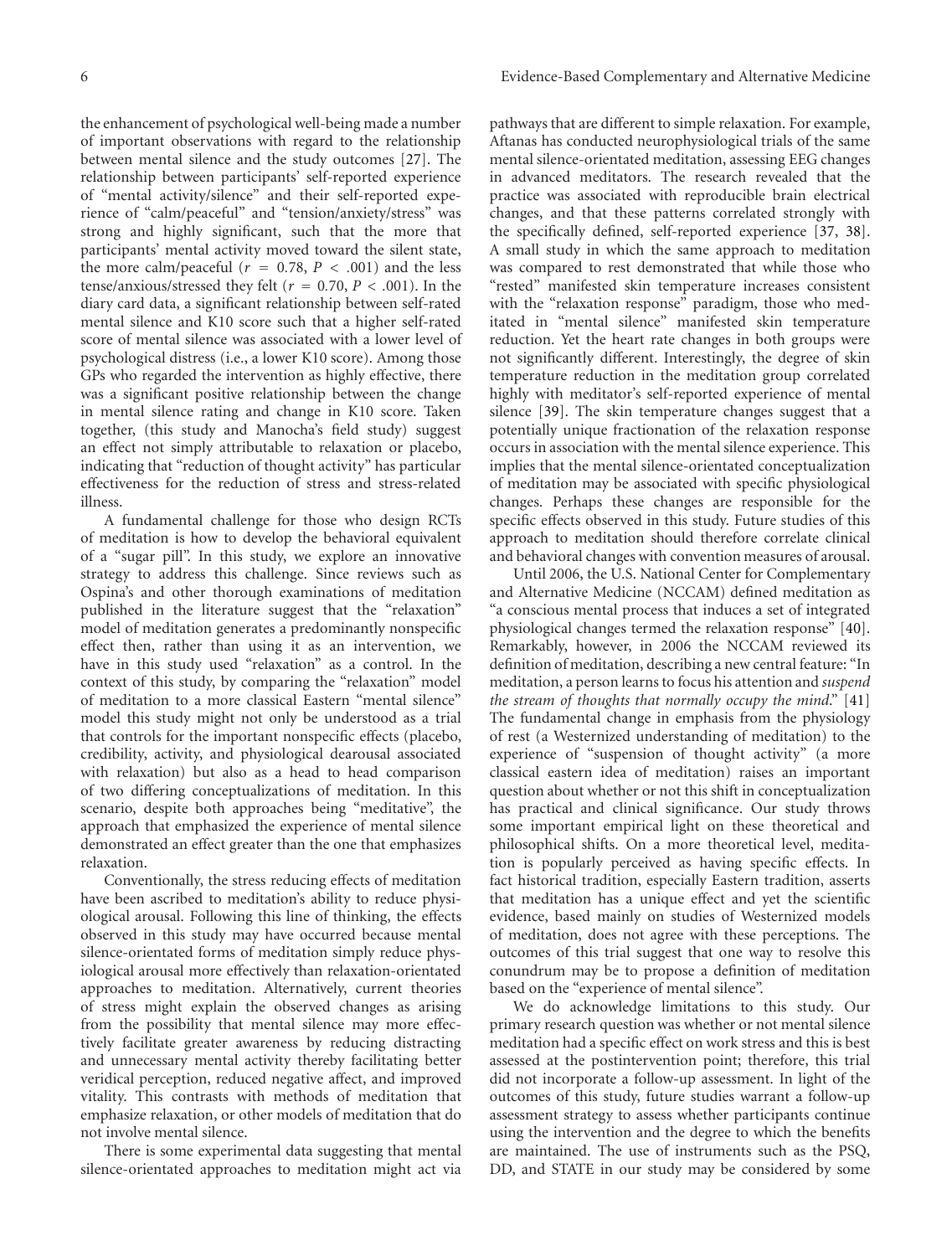as not adequately objective, but it should be noted that the use of such measures is currently considered to be both a reliable and standard approach to studying the effects of interventions for work stress. There is good evidence that these measures are clinically useful and reliable and in fact, although more objective measures might be more desirable in studies like this, there is currently no agreement amongst work stress researchers about which objective measures are *both* reliable *and* feasible for use in field studies.

The use of intention to treat analysis in this study is likely to give a very conservative understanding of the independent variable's impact. The dropout rates in our trial were similar to other trials of meditation for work stress and meditation trials in general. The dropout rates in the two groups were not significantly different, and there were no significant differences between the dropouts and finishers in baseline and demographic data suggesting that their exit did not introduce any major selection bias. Compliance measures would be theoretically useful as a covariate in the analysis of the outcome data. We did not, however, assess home compliance directly because our experience in pilot studies was that assessments such as daily practice diaries were not sufficiently reliable. We did not assess credibility of the two active interventions. This is a potential drawback however as both were legitimate interventions in their own right. Moreover, the fact that dropout rates in both groups were not different strongly suggests that both interventions were sufficiently and similarly credible. This trial required subjects to attend after normal working hours at a site separate from their workplace, however, future trials that are well integrated into daily activities within an organization may generate significantly lower dropout rates. Finally, the recruitment of participants working in the CBD of Sydney in the study through newspapers and other media means that inferences from the study can only be made to the population defined as responding to the media of an industrialized area with a mainly Caucasian population.

#### 5. Conclusion

This study provides preliminary evidence to support the use of a mental silence form of meditation called Sahaja Yoga to reduce work stress and depressed mood. While the results are encouraging, further research is now required to validate and explore these findings. Given the low-cost, noncommercial nature of the intervention, and the low risk of adverse effects it would not be unreasonable to suggest that this meditation would be useful as a health enhancing strategy with potential for significant socioeconomic benefit to individuals and society.

This trial provides initial evidence indicating that there are measurable, practical, and clinically relevant differences between two differing conceptualizations of meditation. On a practical level Sahaja Yoga, and by inference, possibly any meditation technique that is specifically mental-silence oriented, is safe and effective as a general intervention strategy for dealing with work stress. It suggests that those forms of meditation that emphasize "thought reduction" or

"mental silence" may have specific effects beyond simple relaxation techniques that may be relevant to health care. The fact that this trial was a field study of a group with demonstrably higher levels of psychological distress when compared to available population norms strongly suggests that the intervention is feasible and relevant in the "real world".

#### Acknowledgments

The authors gratefully thank the Natural Therapies Unit, Royal Hospital for Women and the Institute of Neuropsychology, Swinburne University, Dr. Greg Turek and Mr Robert Hutcheon. Dr. Jerome Sarris is funded by an Australian National Health & Medical Research Council fellowship (NHMRC funding ID 628875), in a strategic partnership with The University of Melbourne and the Brain Sciences Institute at Swinburne University of Technology. they thank the Sahaja yoga meditation instructors who volunteered their time and skills without charge. The authors did not develop the meditation technique, and they gratefully acknowledge its developer Shri Mataji Nirmala Devi who permitted its use on the proviso that its noncommercial, open-access ethos was maintained.

#### References

- [1] M. V. Pirotta, M. M. Cohen, V. Kotsirilos, and S. J. Farish, "Complementary therapies: have they become accepted in general practice?" *Medical Journal of Australia*, vol. 172, no. 3, pp. 105–109, 2000.
- [2] P. M. Wolsko, D. M. Eisenberg, R. B. Davis, and R. S. Phillips, "Use of mind-body medical Therapies: results of a national survey," *Journal of General Internal Medicine*, vol. 19, no. 1, pp. 43–50, 2004.
- [3] J. A. Scott, N. Kearney, S. Hummerston, and A. Molassiotis, "Use of complementary and alternative medicine in patients with cancer: a UK survey," *European Journal of Oncology Nursing*, vol. 9, no. 2, pp. 131–137, 2005.
- [4] P. H. Canter, "The therapeutic effects of meditation," *British Medical Journal*, vol. 326, no. 7398, pp. 1049–1050, 2003.
- [5] M. Ospina, T. Bond, M. Karkhaneh et al., "Meditation practices for health: state of the research," Tech. Rep. 155, Healthcare Research and Quality, Rockville, Md, USA, 2007, Evidence Report/Technology Assessment.
- [6] A. Bandura, *Self-Efficacy: The Exercise of Control*, International Universities Press, New York, NY, USA, 1994.
- [7] S. Folkman, R. S. Lazarus, C. Dunkel-Schetter, A. DeLongis, and R. J. Gruen, "Dynamics of a stressful encounter. Cognitive appraisal, coping, and encounter outcomes," *Journal of Personality and Social Psychology*, vol. 50, no. 5, pp. 992–1003, 1986.
- [8] A. Rosengren, S. Hawken, S. Ôunpuu et al., "Association of psychosocial risk factors with risk of acute myocardial infarction in 11 119 cases and 13 648 controls from 52 countries (the INTERHEART study): case-control study," *The Lancet*, vol. 364, no. 9438, pp. 953–962, 2004.
- [9] T. Chandola, E. Brunner, and M. Marmot, "Chronic stress at work and the metabolic syndrome: prospective study," *British Medical Journal*, vol. 332, no. 7540, pp. 521–524, 2006.